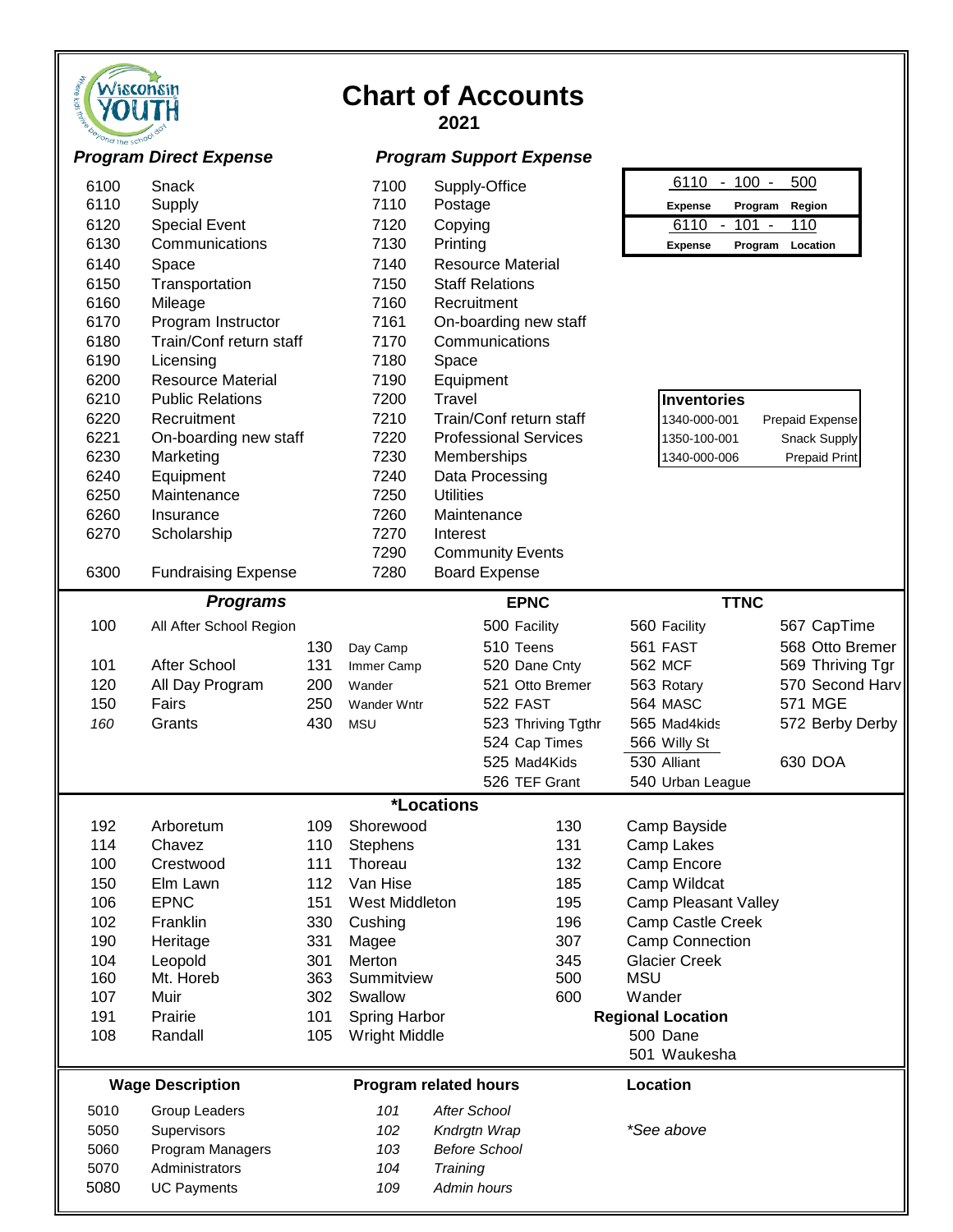# **Wisconsin Youth Company Chart of Accounts 2021**

### 6110 - 101 - 110

| Line Item | Prog Type | Location |
|-----------|-----------|----------|
| (Page 1)  | (Page 2)  | (Page 3) |

#### *Program Expenses Prog Management*

| 6100 | Snack                          | 7100 | Supply-Office            |
|------|--------------------------------|------|--------------------------|
| 6110 | Supply                         | 7110 | Postage                  |
| 6120 | <b>Special Event</b>           | 7120 | Copying                  |
| 6130 | Communications                 | 7130 | Printing                 |
| 6140 | Space                          | 7140 | <b>Resource Material</b> |
| 6150 | Transportation                 | 7150 | <b>Staff Relations</b>   |
| 6160 | Mileage                        | 7160 | Recruitment              |
| 6170 | Program Instructors            | 7161 | On-Boarding              |
| 6180 | Training-To Staff & Continuing | 7170 | Communications           |
| 6190 | Licensing                      | 7180 | Space                    |
| 6200 | <b>Resource Material</b>       | 7190 | Equipment                |
| 6210 | <b>Public Relations</b>        | 7200 | Travel                   |
| 6220 | Recruitment                    | 7210 | Training - Conf & Cont   |
| 6221 | On Boarding                    | 7220 | <b>Prof Services</b>     |
| 6230 | Marketing                      | 7230 | Membership               |
| 6240 | Equipment                      | 7240 | Fees/Data Processing     |
| 6250 | Maintenance                    | 7241 | <b>Investment Fees</b>   |
| 6260 | Insurance                      | 7250 | <b>Utilities</b>         |
| 6270 | Scholarship                    | 7260 | Maintenance              |
| 6280 | <b>Semester Discount</b>       | 7270 | Interest Expense         |
| 6290 | <b>Bad Debt</b>                | 7280 | <b>Board Expenses</b>    |
| 6300 | <b>Fundraising Expenses</b>    | 7290 | <b>Community Events</b>  |
| 6310 | <b>Donation Expenses</b>       | 7300 | Depreciation             |
|      |                                |      |                          |

| <b>Family Refunds</b>        |                          | <b>PAYROLL ONLY</b>         |                          |
|------------------------------|--------------------------|-----------------------------|--------------------------|
| Summer                       | 2210-130-001             |                             | Wages                    |
|                              | School Year 2210-110-001 | 5010                        | Site Staff               |
|                              |                          | 5020                        | <b>Drivers</b>           |
|                              |                          | 5050                        | Site Superv              |
| <b>Inventories</b>           |                          | 5060                        | Program Ma               |
| 1340-000-001                 | Prepaid Expense          | 5070                        | Administrati             |
| 1340-000-002                 | Prepaid Bulk Postage     | 5080                        | UC payouts               |
| 1340-000-003                 | Prepaid Postage          | <b>Pre-paid Liabilities</b> |                          |
| 1350-100-001                 | Snack Supply             | 2240-000-001                |                          |
| 1340-000-006                 | <b>Prepaid Print</b>     | 2240-000-002                |                          |
| <b>Capital Assets</b>        |                          | 2240-000-004                |                          |
| Equip-Vehicles               | 1400-000-001             |                             |                          |
| Equip-Program 1400-000-002   |                          |                             |                          |
| Equip-Office                 | 1400-000-003             |                             | <b>Accounts Payable</b>  |
| <b>Building</b>              | 1400-000-004             | 2100-000-001                | Accounts P               |
|                              |                          |                             | 2100-000-002 Accounts Pa |
|                              |                          |                             | 2100-000-003 Accounts Pa |
| 501 (c) Reserve 1130-000-010 |                          |                             |                          |
| (unemployment)               |                          |                             |                          |

|      | $110$ gram Laponsos            |      | т год танадынын              |    | рурсное геномо |                |
|------|--------------------------------|------|------------------------------|----|----------------|----------------|
| 6100 | Snack                          | 7100 | Supply-Office                | 01 | September      |                |
| 6110 | Supply                         | 7110 | Postage                      | 02 | October        |                |
| 6120 | <b>Special Event</b>           | 7120 | Copying                      | 03 | November       | Q <sub>1</sub> |
| 6130 | Communications                 | 7130 | Printing                     | 04 | December       |                |
| 6140 | Space                          | 7140 | <b>Resource Material</b>     | 05 | January        |                |
| 6150 | Transportation                 | 7150 | <b>Staff Relations</b>       | 06 | February       | Q <sub>2</sub> |
| 6160 | Mileage                        | 7160 | Recruitment                  | 07 | March          |                |
| 6170 | Program Instructors            | 7161 | On-Boarding                  | 08 | April          |                |
| 6180 | Training-To Staff & Continuing | 7170 | Communications               | 09 | May            | Q <sub>3</sub> |
| 6190 | Licensing                      | 7180 | Space                        | 10 | June           |                |
| 6200 | Resource Material              | 7190 | Equipment                    | 11 | July           |                |
| 6210 | <b>Public Relations</b>        | 7200 | Travel                       | 12 | August         | Q <sub>4</sub> |
| 6220 | Recruitment                    | 7210 | Training - Conf & Continuing |    |                |                |
| 6221 | On Boarding                    | 7220 | <b>Prof Services</b>         |    |                |                |
| 6230 | Marketing                      | 7230 | Membership                   |    |                |                |
| 6240 | Equipment                      | 7240 | Fees/Data Processing         |    |                |                |
| 6250 | Maintenance                    | 7241 | <b>Investment Fees</b>       |    |                |                |
| 6260 | Insurance                      | 7250 | <b>Utilities</b>             |    |                |                |
| 6270 | Scholarship                    | 7260 | Maintenance                  |    |                |                |
| 6280 | Semester Discount              | 7270 | <b>Interest Expense</b>      |    |                |                |
| 6290 | <b>Bad Debt</b>                | 7280 | <b>Board Expenses</b>        |    |                |                |
| 6300 | <b>Fundraising Expenses</b>    | 7290 | <b>Community Events</b>      |    |                |                |
| 6310 | <b>Donation Expenses</b>       | 7300 | Depreciation                 |    |                |                |

# *Expense Periods* 01 September

| υə | IJUVUIIIDUI | ا يب   |  |
|----|-------------|--------|--|
| 04 | December    |        |  |
| 05 | January     |        |  |
| 06 | February    | Q 2    |  |
| 07 | March       |        |  |
| 08 | April       |        |  |
| 09 | May         | Q3     |  |
| 10 | June        |        |  |
| 11 | July        |        |  |
| 12 | August      | 4<br>Q |  |

| <b>Family Refunds</b> |                        | <b>PAYROLL ONLY</b>         |                         |                                 |      |                      |
|-----------------------|------------------------|-----------------------------|-------------------------|---------------------------------|------|----------------------|
| Summer                | 2210-130-001           |                             | <b>Wages</b>            |                                 |      | <b>Fringe</b>        |
| School Year           | 2210-110-001           | 5010                        | <b>Site Staff</b>       |                                 | 5110 | FICA & Med           |
|                       |                        | 5020                        | <b>Drivers</b>          |                                 | 5120 | FICA & Med           |
|                       |                        | 5050                        |                         | Site Supervisor / Camp Director | 5150 | FICA & Med           |
| <b>Inventories</b>    |                        | 5060                        | <b>Program Managers</b> |                                 | 5160 | FICA & Med           |
| 1340-000-001          | <b>Prepaid Expense</b> | 5070                        | Administrative          |                                 | 5170 | FICA & Med           |
| 1340-000-002          | Prepaid Bulk Postage   | 5080                        | UC payouts              |                                 |      |                      |
| 1340-000-003          | <b>Prepaid Postage</b> | <b>Pre-paid Liabilities</b> |                         |                                 | 5210 | HMO & Dental         |
| 1350-100-001          | <b>Snack Supply</b>    | 2240-000-001                |                         | <b>Health &amp; Dental</b>      | 5220 | <b>Wellness</b>      |
| 1340-000-006          | Prepaid Print          | 2240-000-002                |                         | EBC.                            | 5230 | <b>Disability</b>    |
| <b>Capital Assets</b> |                        | 2240-000-004                |                         | Lincoln 403B                    | 5240 | <b>Employee Disc</b> |
| Equip-Vehicles        | 1400-000-001           |                             |                         |                                 | 5250 | Gradifi              |

#### **Accounts Payable**

2100-000-001 Accounts Payable-invoices 2100-000-002 Accounts Payable-Credit Cards 2100-000-003 Accounts Payable-Virtual Card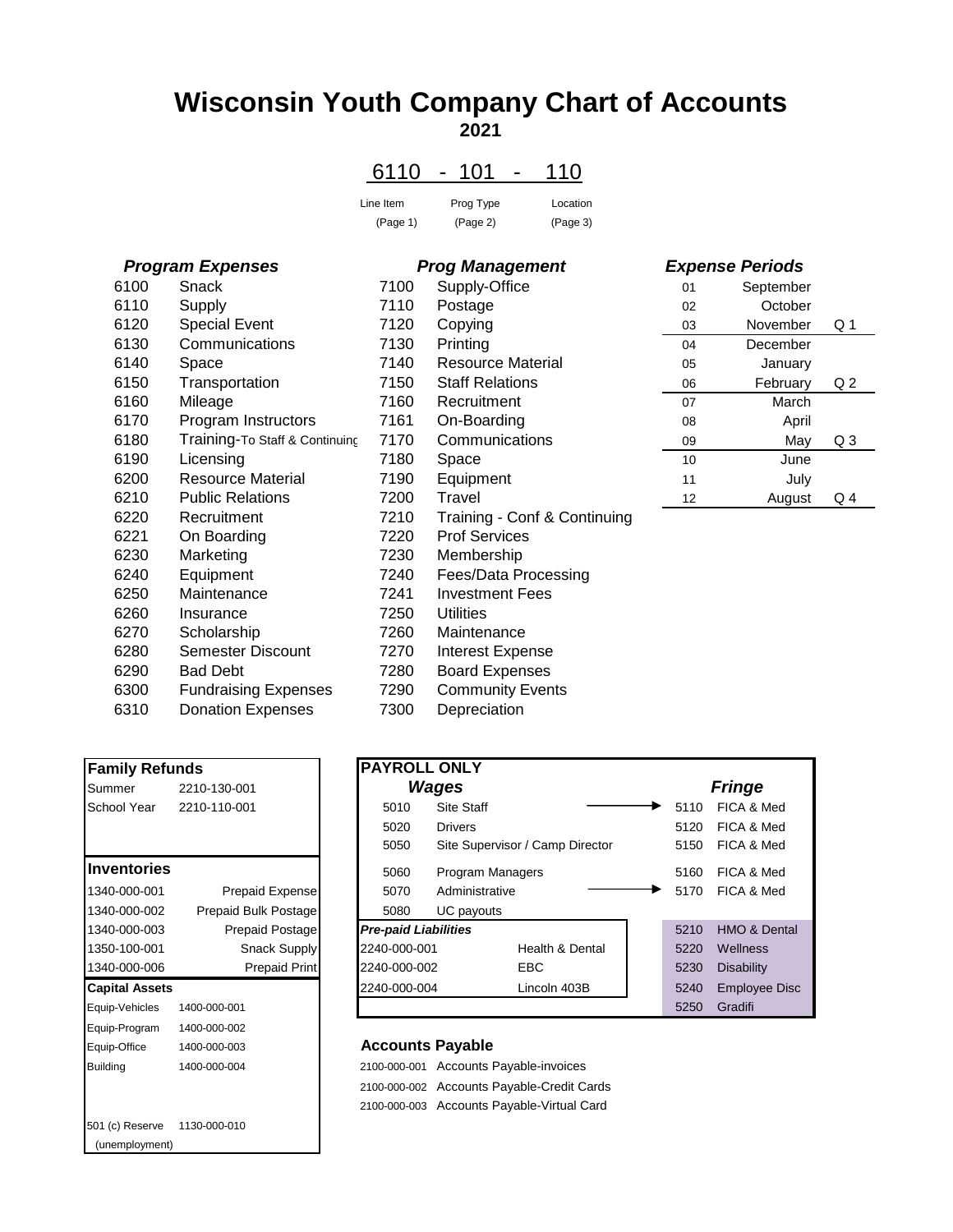# SEGMENT<sub>2</sub>

# PROGRAM TYPES

- 100 **All After School & Regional Locations** 500 **EPNC Facility**
- 
- 
- 103 Before School 621 Pass Lunches
- 
- 
- 
- 
- 
- 

#### **Wander Wisconsin 1988 Wander Wisconsin 561 TTNC-Teens**

200 Summer Trips **562** MCF - Altrusa

#### **MSU Programs** 564 MASC

430 Middle School U 565 Mad4kids

#### **Wisconsin Youth Company** 567 CapTimes TTNC

Agency wide expense 568 O Bremmer  $Line$  Item "XXXX-000-001"  $569$ 

#### *After School Programs Neighborhood Center Programs*

- 
- 101 After School 510 EPNC Teen Center
- 102 K Wrap **102 K** Wrap **102 K** Wrap **520 Dane County Human Services** 
	-
- 104 Training **522 FAST**
- 109 Prog Admin 623 BYFY Thriving
- 120 Special Programs 624 CapTimes Kids
- 130 Day Camp Summer 525 Mad4 Kids
- 131 Immersion Camp 526 TEF Grant
	- 530 Alliant
- 150 Fairs **Fairs** 540 Urban League
- 160 Grants 60 Grants 550 Fiscal Agent DYM
	- 560 Theresa Terrace Neighborhood Center
		-
		-
		- 563 Block Party / Rotary
		-
		-
		- 566 Willy St
		-
		-
		-
	- 570 Falk Resource Center Fiscal Agent
	- 571 MG&E-Fiscal Agent
	- 572 Tech Berby Derby
	- 630 DOA